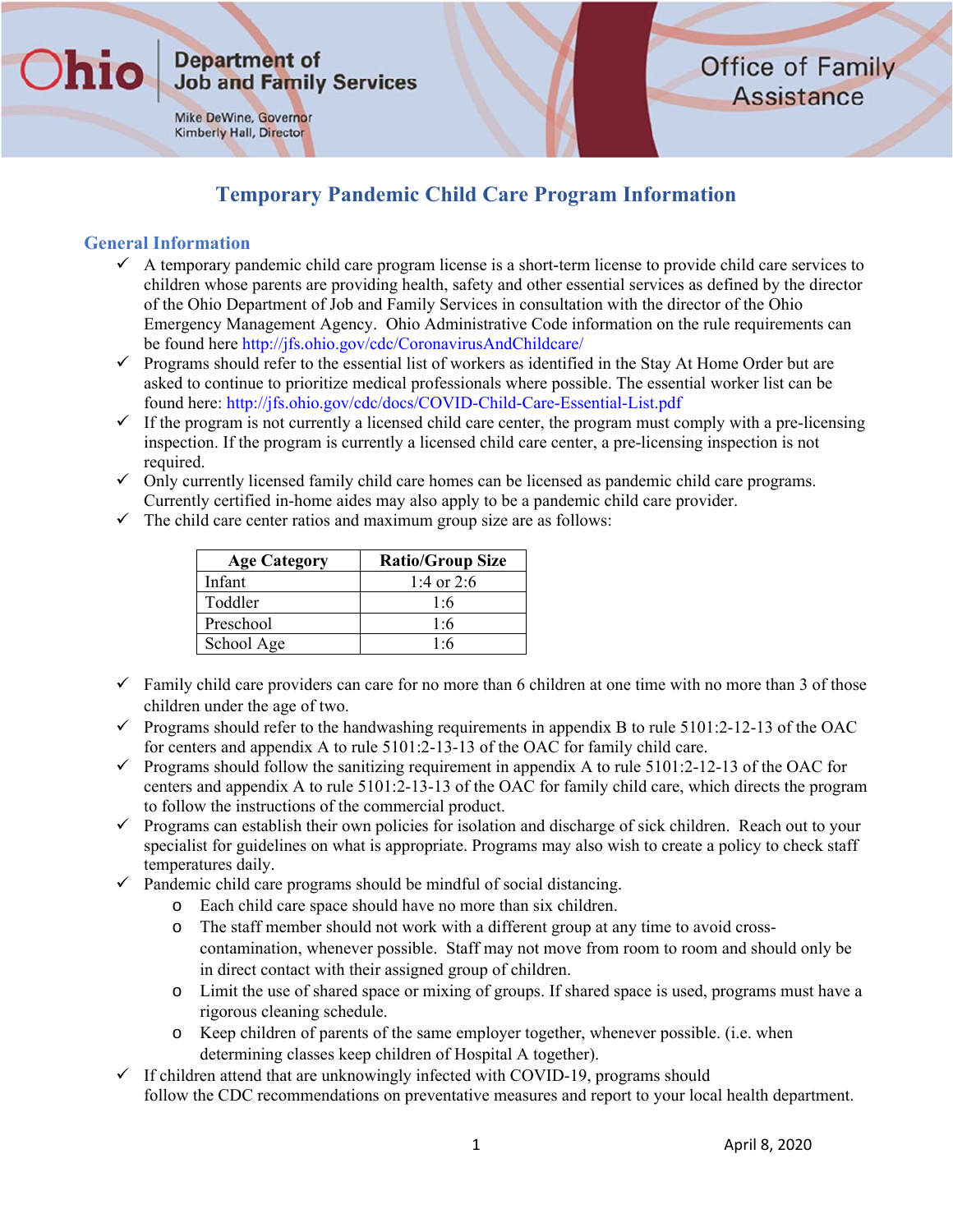Mike DeWine, Governor **Kimberly Hall, Director** 

**)hic** 

## **Office of Family Assistance**

- $\checkmark$  If a child or staff member tests positive for COVID-19, or the program needs to report a serious incident, injury or death, the program should email childcarepolicy $\omega$  ifs. ohio.gov with "pandemic reporting" in the subject line and include:
	- o the name, address, license number and phone number of the program
	- o the name and ages of the children involved; and
	- o a summary of the incident including the date and program staff involved.
- The following resources are available to feed children being served by pandemic programs
	- o CACFP and the Summer Food programs are offered by ODE. For more information visit: http://education.ohio.gov/Topics/Student-Supports/Coronavirus/Supporting-Whole-Child-**Nutrition**
	- o ODJFS has released the TANF summer meal program early to the Ohio Association of Foodbanks. It will only be open to TANF eligible and eligibility verification is required
- $\checkmark$  A list of approved pandemic programs can be found here: http://jfs.ohio.gov/cdc/CoronavirusAndChildcareForFamilies/
- $\checkmark$  Any parent who can find a safe and healthy alternative child care option during the pandemic that will keep their child(ren) out of a group setting and not with an elderly provider should do so. Pandemic child care programs should be a last resort for families.
- $\checkmark$  Background checks are still required by any staff working with children. If staff have an existing approval from ODJFS, then staff should keep a copy of the JFS 01176 or JFS 01177 on file at the pandemic child care program.
	- o Staff without a background check, as described in rules 5101:2-12-09 and 5101:2-13-09 of the OAC, have seven days from their start day to submit for BCI/FBI checks and complete a request for a background check in the Ohio Professional Registry. More information on this change can be found here: http://jfs.ohio.gov/cdc/docs/Pandemic-Background-Checks.pdf Instructions on the background check process can be found here:

http://jfs.ohio.gov/cdc/Background\_Check\_Process.stm

#### **Application Process**

- $\checkmark$  Fill out the JFS 1258 "Application for Temporary Pandemic Program" http://www.odjfs.state.oh.us/forms/num/JFS01258/pdf/ and submit to ODJFS\_childcare@jfs.ohio.gov
- $\checkmark$  The program will receive a notification from ODJFS.
	- o If approved, the program will receive an approval letter, a "Program List of Children Served" spreadsheet and the JFS 01259 "Pandemic Child Care Program Enrollment Addendum" that can also be found here http://www.odjfs.state.oh.us/forms/num/JFS01259/pdf/
	- o If not approved, the program will receive a denial letter.
- $\checkmark$  Families must complete the following documents that must be provided to the program before the first day of attendance:
	- o JFS 01234 "Child Enrollment and Health Information for Child Care" http://www.odjfs.state.oh.us/forms/num/JFS01234/pdf/
	- o JFS 01259 "Pandemic Child Care Program Enrollment Addendum" http://www.odjfs.state.oh.us/forms/num/JFS01259/pdf/
- $\checkmark$  Programs must fill out the "Program List of Children Served" spreadsheet, sent to them by ODJFS, by listing all families that will be enrolled. This includes private pay and families determined eligible for PFCC. The names on the spreadsheet should match the names on each child's JFS 01259 "Pandemic Child Care Program Enrollment Addendum".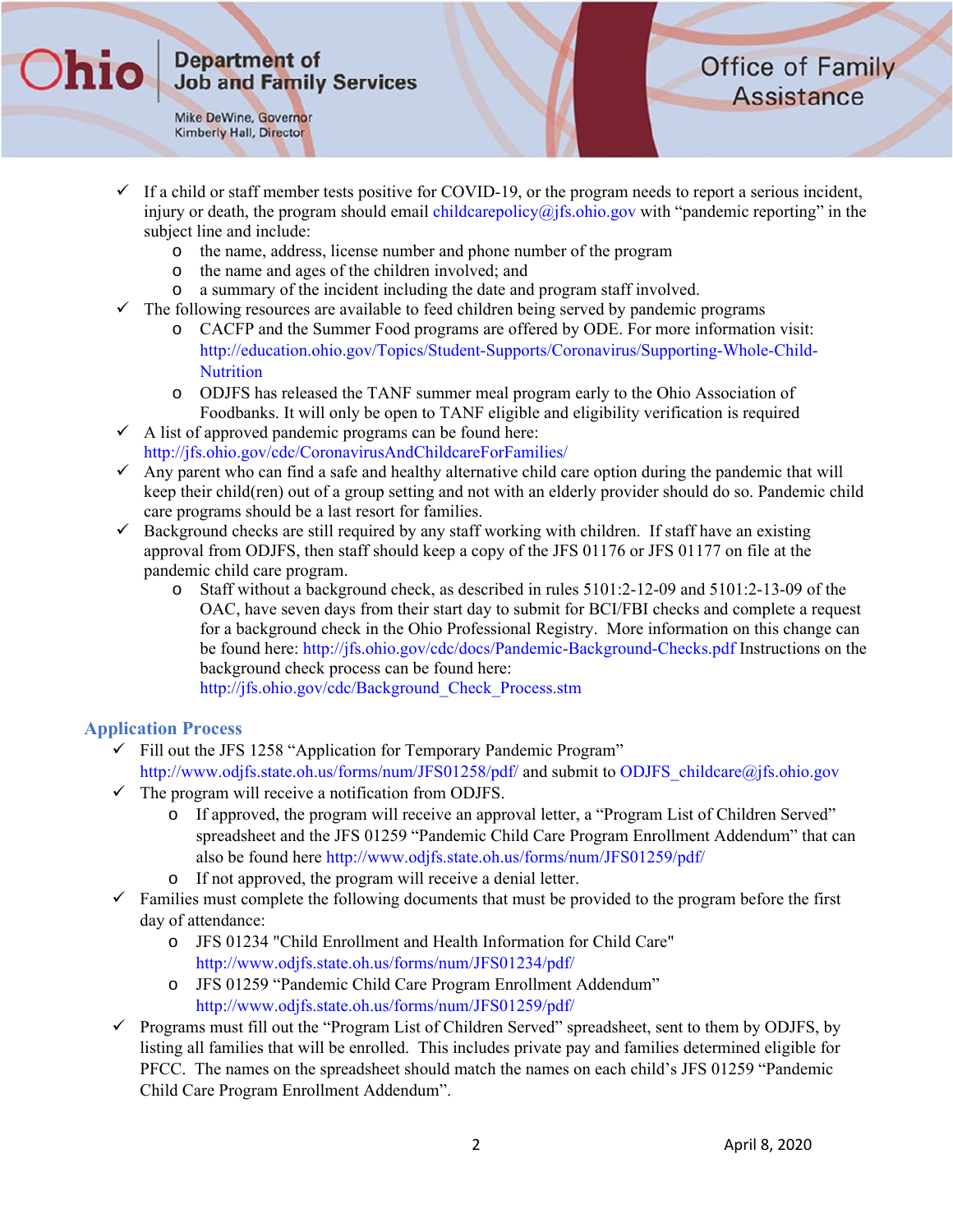Mike DeWine, Governor Kimberly Hall, Director

**Ohio** 

## **Office of Family Assistance**

- $\checkmark$  Programs should submit the "JFS 1288 "Pandemic Child Care Enrollment Cover Sheet" http://www.odjfs.state.oh.us/forms/num/JFS01288/pdf/, the "Program List of Children Served" spreadsheet, the JFS 01259 "Pandemic Child Care Program Enrollment Addendum" for every child enrolled, and the verification documents required for each child. ODJFS cannot accept these documents from county agencies, the program must submit them. These documents should be sent together in one email to ODJFS at PandemicChildCare $\omega$ jfs.ohio.gov. Please include the program name and license number in the subject line of the email. Instructions on how to string a PDF document can be found at: http://earlychildhoodohio.org/sutq/pdf/OCLQSHowtoStringPDF.pdf
	- o Programs can use verbal attestation for income and identity but must verify that the parent is an employee recognized on the essential list established by ODJFS and EMA, both in position and category of service. Acceptable forms of verification include a copy of a pay stub, tax forms, work ID, a work schedule or letter from the employer. Client statement can be used if no other verification is available. The provider must document the verification used to confirm essential staff category.
- $\checkmark$  Child care workers in pandemic programs are considered essential and may send their children to temporary pandemic programs.
- $\checkmark$  Essential staff working from home are not eligible for pandemic child care.
- $\checkmark$  Temporary pandemic programs are intended for families that are unable to make other arrangements for their children. ODJFS is not monitoring the employment of multiple caretakers in the home.
- $\checkmark$  ODJFS will review the spreadsheet and identify the children determined eligible for PFCC.
- $\checkmark$  Programs will receive an e-mail notifying that the children have been verified and are considered enrolled.
- $\checkmark$  Programs that have children determined eligible by the county agency for PFCC will be contacted to set up payment. This includes:
	- o Reviewing and signing the electronic version of the "Provider Agreement for Publicly Funded Pandemic Child Care" and the "Provider Agreement for Publicly Funded Pandemic Child Care Services Appendix A".
	- o Logging into the CCIDS Provider Portal to provide the appropriate information for the payment to occur via an electronic fund transfer, if this is not already completed. Instructions for using the CCIDS Provider Portal will be provided to the program at the time the families are determined eligible.
- $\checkmark$  Children do not need to be authorized to pandemic programs in order to attend a pandemic child care program. However, they must be determined eligible for PFCC by the county agency in order for ODJFS to pay for child care.
- $\checkmark$  If you are currently licensed as a Pandemic Child Care Program and no longer wish to provide pandemic services, please email ODJFS childcare@jfs.ohio.gov to request closure of your pandemic license.

#### **Payment Information**

- $\checkmark$  Temporary pandemic programs can begin operating immediately upon receipt of the approval letter from ODJFS.
- $\checkmark$  Temporary pandemic programs will be issued a weekly PFCC pandemic child care payment as determined by the new "Provider Agreement for Publicly Funded Pandemic Child Care Services" and Appendix A.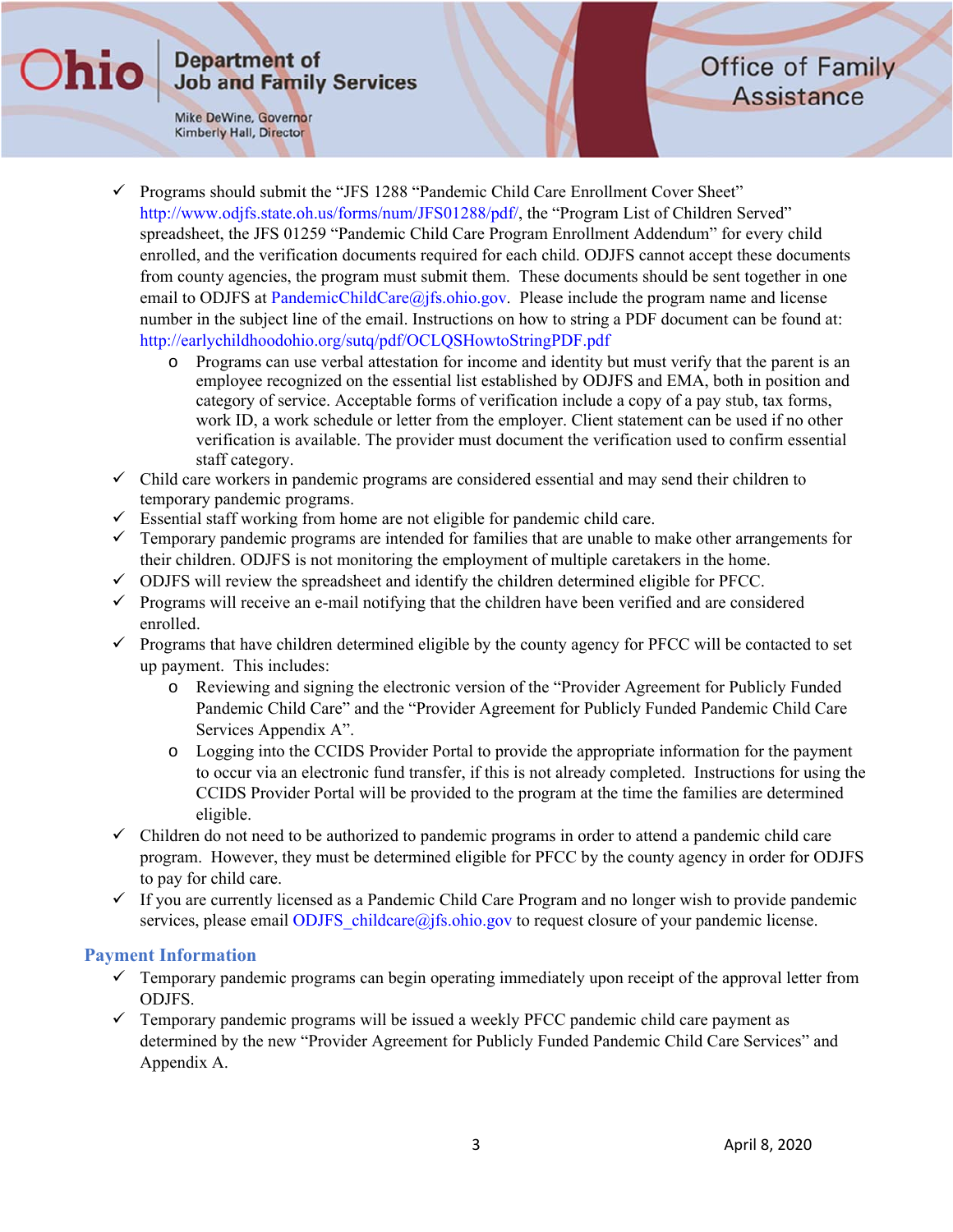Mike DeWine, Governor Kimberly Hall, Director

**Ohio** 

## **Office of Family Assistance**

- $\checkmark$  The PFCC pandemic payment is a based on the 5-star weekly rates for the provider's county, the number and ages of enrolled children whose parents are providing health, safety or essential services who are determined eligible for PFCC. The rate chart is located at the end of this document.
- $\checkmark$  Payment is not based on the hours of care provided, it is based on enrollment.
- $\checkmark$  Payment will apply to all child care provided to families determined eligible for PFCC starting from the date on the approval letter.
- $\checkmark$  Programs may not charge families determined eligible for PFCC any additional amounts for pandemic child care services, this includes not collecting co-payments.
- $\checkmark$  If the "Program List of Children Served" spreadsheet was not submitted by the deadline of March 30, 2020 at 10:00 am, the payment may be delayed. All documentation will be reviewed, and payment will be adjusted appropriately to ensure that all eligible services provided are paid.
- $\checkmark$  If the program has a change in enrollment from the originally submitted "Program List of Children" Served" spreadsheet, then the program should submit updates only on Friday or Saturday of the week of the change. The email should be sent to PandemicChildCare@jfs.ohio.gov and should **only include the children newly enrolled** or no longer enrolled with the following supporting documentation:
	- o JFS 1288 "Pandemic Child Care Enrollment Cover Sheet"
	- o "Program Child Update" spreadsheet
	- o JFS 01259 "Pandemic Child Care Program Enrollment Addendum" for every child enrolled
	- o Verification documents required for each child
	- o The **subject line should read "enrollment change"** and include the program name and license number.
- $\checkmark$  The PFCC pandemic payment is issued through an electronic fund transfer to the bank account entered by the provider in the CCIDS Provider Portal.
- $\checkmark$  If a child who has been determined eligible for PFCC moves to a new pandemic program, the county does not need to change the authorization for the child. The authorization should remain with the child's regular child care program.
- $\checkmark$  Private pay families will pay a rate determined by the provider. The rate does not have to be the same as the pandemic rate paid by ODJFS.
- $\checkmark$  Caretakers who indicate on the enrollment form that they fall below income guidelines must still apply for PFCC through their county agency. If the caretaker is not determined eligible by the county, then the family is responsible for the child care payment as set by the provider.
- $\checkmark$  Attendance is to be recorded and maintained at the program, not in the TAP system. It does not need to be submitted to ODJFS. Attendance records should include the child's arrival and departure times, full name and date of birth.
- $\checkmark$  The PFCC pandemic payments will be issued until the Executive Order is lifted and normal child care can resume.